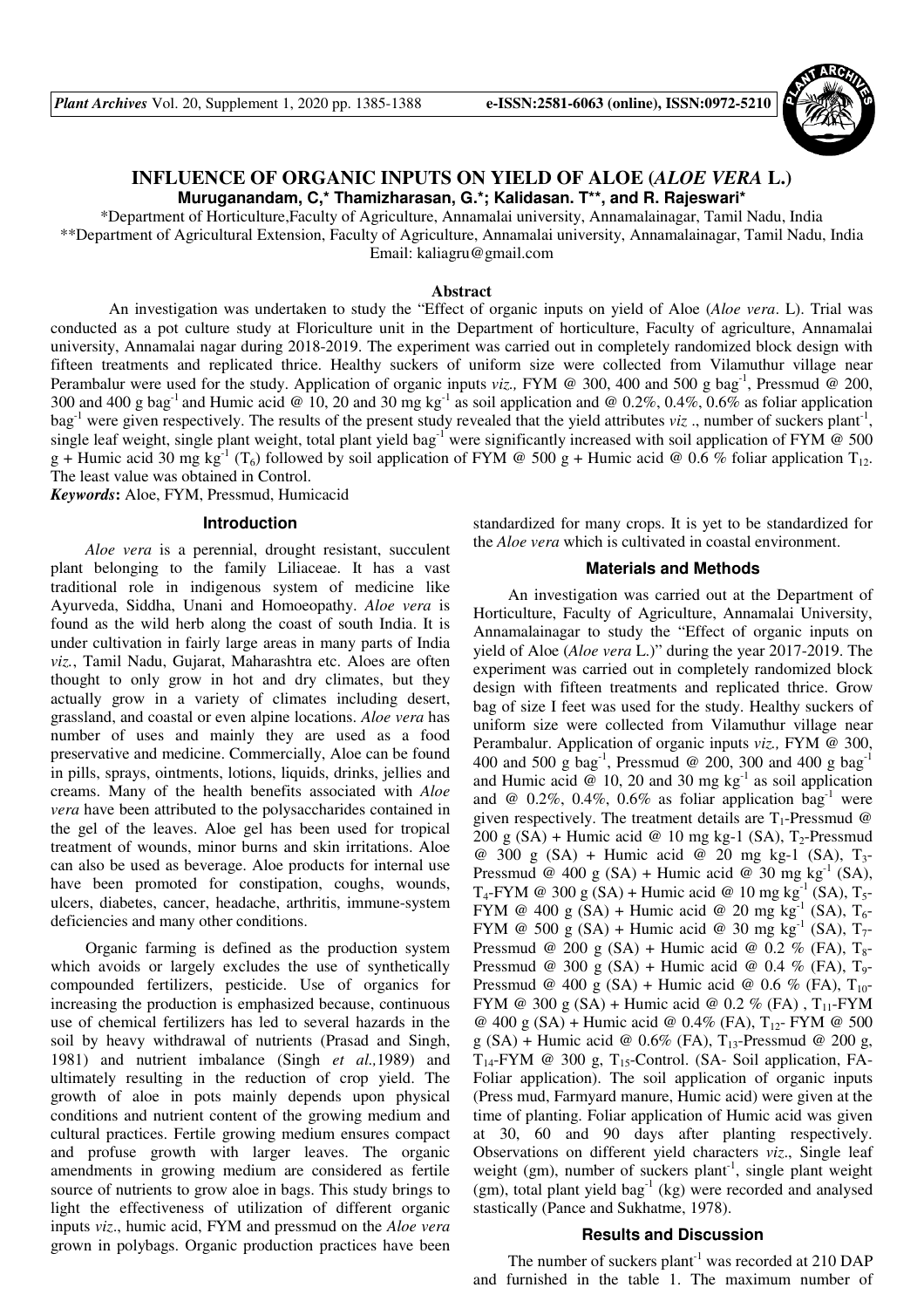suckers per plant was observed in the treatment  $T_6$ -FYM @ 500g (SA) + humic acid @ 30 mg kg<sup>-1</sup>(SA) (7.80), followed by  $T_{12}$ – FYM @ 500g (SA) + humic acid @ 0.6 % (FA)  $(7.39)$ . The minimum number of suckers plant<sup>-1</sup> was recorded in  $T_{15}$ - control (1.90).

Significant differences were observed among the different treatments for single leaf weight (Table-2). Maximum single leaf weight was observed in the treatment  $T_6$ -FYM @ 500g (SA) + humic acid @ 30 mg kg<sup>-1</sup> (SA) which recorded (180.60 gm) followed by  $T_{12}$ –FYM @ 500g  $(SA)$  + humic acid @ 0.6 % (FA) (171.50 gm). The lowest weight was recorded in  $T_{15}$ - control (53.10 g). The results are in accordance with the findings of Saha *et al.* (2005), Pichgram (1987) and Hasanuzzaman *et al.* (2008).

The single plant weight was recorded at 210 DAP and furnished in the Table 3. The maximum single plant weight was observed in the treatment  $T_6$  – FYM @ 500g (SA) + humic acid @ 30 mg kg<sup>-1</sup> (SA) which recorded (1150.20 g), followed by T<sub>12</sub>– FYM @ 500g (SA) + humic acid @ 0.6 % (FA) (1097.30 g). The minimum single plant weight was recorded in T<sub>15</sub>-control (404.60 g).

The total plant yield  $bag<sup>-1</sup>$  was observed at 210 DAP and furnished in table 4. The maximum plant yield bag**-**<sup>1</sup> was observed in the treatment  $T_6$ – FYM @ 500g (SA) + humic acid @ 30 mg  $kg^{-1}(SA)$  which recorded (8.65 kg), followed by  $T_{12}$ – FYM @ 500g (SA) + humic acid @ 0.6 % (FA)  $(8.24 \text{kg})$ . The lowest plant yield bag<sup>-1</sup> was recorded in T<sub>15-</sub> control (2.98kg).

Yield is a highly complex parameter influenced by many factors or yield components and the ultimate goal of any crop management practice is to achieve increased yield. In *Aloe vera*, number of suckers plant<sup>-1</sup>, single plant weight, single leaf weight and plant yield  $bag<sup>-1</sup>$  constitute the yield components. Yield parameters significantly increased with the application of FYM 500 g  $(SA)$  + Humic acid @ 30 mg  $kg^{-1}$  (SA) (T<sub>6</sub>) followed by FYM 500 g (SA) + Humic acid @ 0.6% (FA)  $T_{12}$ . The lowest value was recorded in  $(T_{15})$ control. This result is in accordance with the findings of Baskar *et al*. (2001) who reported that application of FYM significantly increased the herbage yield in the third and fourth harvest in scented geranium. Anwar *et al.* (2001) reported that in palmarosa, herbage and oil yield increased due to the application of FYM. Increase in yield was mainly because of improvement in soil properties and available plant nutrients. Further FYM increased the soil organic carbon by 0.03 percent and improved the physical properties of soil (Khanna *et al.,*1975).

Increased yield of aloe might also be due to farmyard manure supplies N,  $P_2O_5$  and  $K_2O$  in the available form to the plants through biological decomposition and accelerating respiratory process with increasing cell permeability and hormonal action. It also improves the physical properties of the soil such as aggregation, aeration in the farm itself.

Based on the findings of the present study it can be concluded that the application of FYM 500  $g$  (SA) + Humic acid  $@$  30 mg  $kg^{-1}$  (SA) increased the yield parameters of aloe (*Aloe vera* L.).

**Table 1** : Effect of organic inputs on number of suckers plant<sup>-1</sup> in *Aloe vera* 

| <b>Treatments</b>                                                                | Number of suckers plant <sup>-1</sup> |
|----------------------------------------------------------------------------------|---------------------------------------|
| T <sub>1</sub> -Pressmud @ 200 g (SA) + Humic acid @ 10 mg kg <sup>-1</sup> (SA) | 3.74                                  |
| $T_2$ -Pressmud @ 300 g (SA) + Humic acid @ 20 mg kg <sup>-1</sup> (SA)          | 4.56                                  |
| $T_3$ -Pressmud @ 400 g (SA) + Humic acid @ 30 mg kg <sup>-1</sup> (SA)          | 5.38                                  |
| $T_4$ - FYM @ 300 g (SA) + Humic acid @ 10 mg kg <sup>-1</sup> (SA)              | 6.19                                  |
| $T_5$ - FYM @ 400 g (SA) + Humic acid @ 20 mg kg <sup>-1</sup> (SA)              | 6.99                                  |
| $T_6$ - FYM @ 500 g (SA) + Humic acid @ 30 mg kg <sup>-1</sup> (SA)              | 7.80                                  |
| $T_7$ -Pressmud @ 200 g (SA) + Humic acid @ 0.2 % (FA)                           | 3.33                                  |
| $T_8$ -Pressmud @ 300 g (SA) + Humic acid @ 0.4 % (FA)                           | 4.15                                  |
| $T_9$ -Pressmud @ 400 g (SA) + Humic acid @ 0.6 % (FA)                           | 4.97                                  |
| $T_{10}$ - FYM @ 300 g (SA) + Humic acid @ 0.2 % (FA)                            | 5.80                                  |
| $T_{11}$ - FYM @ 400 g (SA) + Humic acid @ 0.4% (FA)                             | 6.60                                  |
| $T_{12}$ - FYM @ 500 g (SA) + Humic acid @ 0.6% (FA)                             | 7.39                                  |
| $T_{13}$ -Pressmud @ 200 g                                                       | 2.40                                  |
| $T_{14}$ - FYM @ 300 g                                                           | 2.92                                  |
| $T_{15}$ - Control                                                               | 1.90                                  |
| S.Ed                                                                             | 0.15                                  |
| $CD (p = 0.05)$                                                                  | 0.31                                  |

**Table 2 :** Effect of organic inputs on single leaf weight (g) in *Aloe vera*

| <b>Treatments</b>                                                       | Single leaf weight (g) |
|-------------------------------------------------------------------------|------------------------|
| $T_1$ -Pressmud @ 200 g (SA) + Humic acid @ 10 mg kg <sup>-1</sup> (SA) | 89.10                  |
| $T_2$ -Pressmud @ 300 g (SA) + Humic acid @ 20 mg kg <sup>-1</sup> (SA) | 107.40                 |
| $T_3$ -Pressmud @ 400 g (SA) + Humic acid @ 30 mg kg <sup>-1</sup> (SA) | 125.70                 |
| $T_4$ - FYM @ 300 g (SA) + Humic acid @ 10 mg kg <sup>-1</sup> (SA)     | 143.90                 |
| $T_5$ - FYM @ 400 g (SA) + Humic acid @ 20 mg kg <sup>-1</sup> (SA)     | 162.20                 |
| $T_6$ - FYM @ 500 g (SA) + Humic acid @ 30 mg kg <sup>-1</sup> (SA)     | 180.60                 |
| T <sub>7</sub> -Pressmud @ 200 g (SA) + Humic acid @ 0.2 % (FA)         | 80.60                  |
| $T_8$ -Pressmud @ 300 g (SA) + Humic acid @ 0.4 % (FA)                  | 98.30                  |
| T <sub>9</sub> -Pressmud @ 400 g (SA) + Humic acid @ 0.6 % (FA)         | 116.50                 |
| $T_{10}$ - FYM @ 300 g (SA) + Humic acid @ 0.2 % (FA)                   | 134.80                 |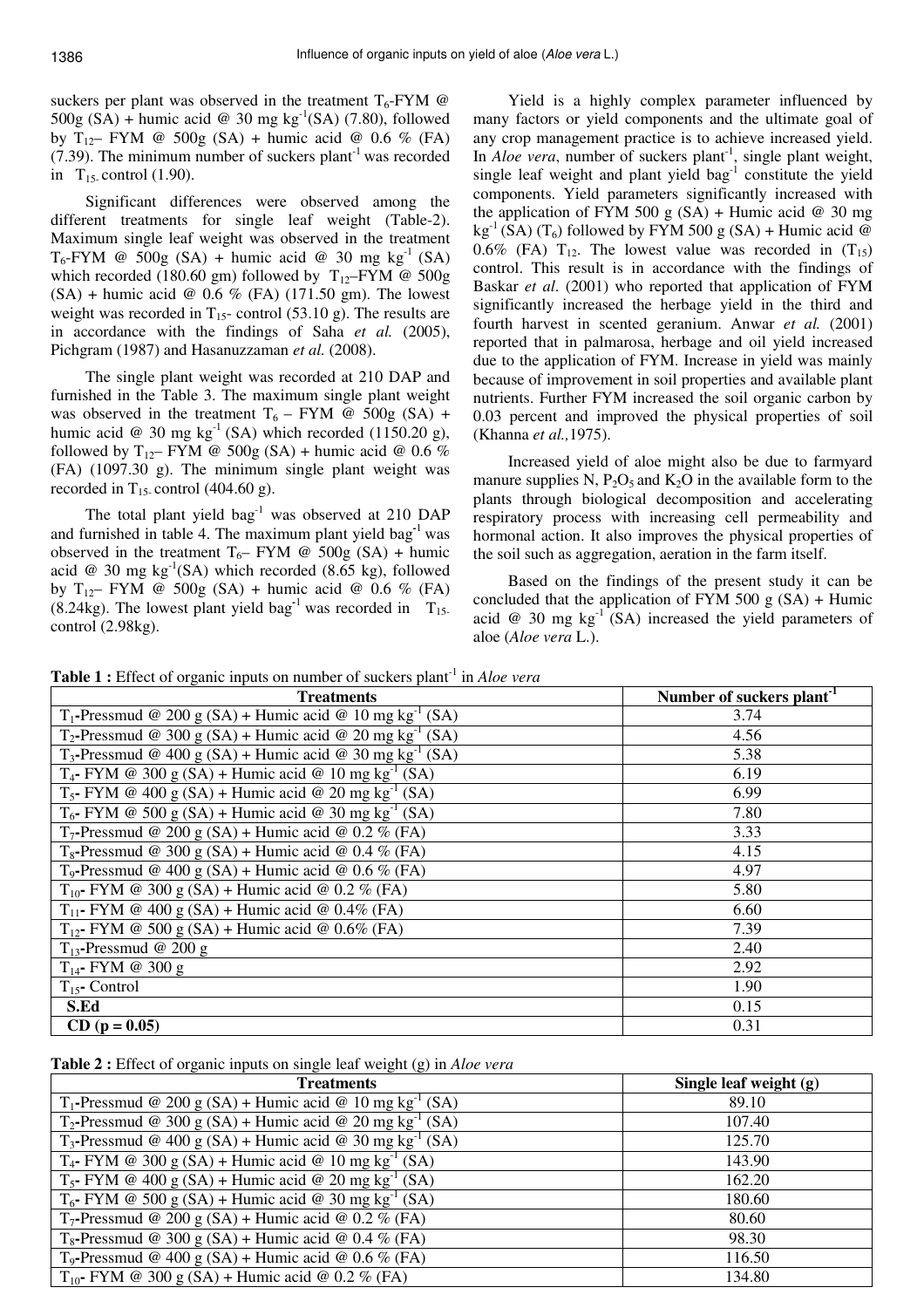| $T_{11}$ - FYM @ 400 g (SA) + Humic acid @ 0.4% (FA) | 153.10 |
|------------------------------------------------------|--------|
| $T_{12}$ - FYM @ 500 g (SA) + Humic acid @ 0.6% (FA) | 171.50 |
| $T_{13}$ -Pressmud @ 200 g                           | 62.20  |
| $T_{14}$ - FYM @ 300 g                               | 71.10  |
| $T_{15}$ - Control                                   | 53.10  |
| S.Ed                                                 | 3.49   |
| $CD (p = 0.05)$                                      | 7.13   |

**Table 3 :** Effect of organic inputs on single plant weight (g) in *Aloe vera*

| <b>Treatments</b>                                                                | Single plant weight $(g)$ |
|----------------------------------------------------------------------------------|---------------------------|
| $T_1$ -Pressmud @ 200 g (SA) + Humic acid @ 10 mg kg <sup>-1</sup> (SA)          | 619.40                    |
| $T_2$ -Pressmud @ 300 g (SA) + Humic acid @ 20 mg kg <sup>-1</sup> (SA)          | 725.60                    |
| T <sub>3</sub> -Pressmud @ 400 g (SA) + Humic acid @ 30 mg kg <sup>-1</sup> (SA) | 831.60                    |
| $T_4$ - FYM @ 300 g (SA) + Humic acid @ 10 mg kg <sup>-1</sup> (SA)              | 937.40                    |
| $T_5$ - FYM @ 400 g (SA) + Humic acid @ 20 mg kg <sup>-1</sup> (SA)              | 1044.20                   |
| $T_6$ - FYM @ 500 g (SA) + Humic acid @ 30 mg kg <sup>-1</sup> (SA)              | 1150.20                   |
| $T_7$ -Pressmud @ 200 g (SA) + Humic acid @ 0.2 % (FA)                           | 566.50                    |
| $T_8$ -Pressmud @ 300 g (SA) + Humic acid @ 0.4 % (FA)                           | 672.30                    |
| T <sub>9</sub> -Pressmud @ 400 g (SA) + Humic acid @ 0.6 % (FA)                  | 778.50                    |
| $T_{10}$ - FYM @ 300 g (SA) + Humic acid @ 0.2 % (FA)                            | 884.50                    |
| $T_{11}$ - FYM @ 400 g (SA) + Humic acid @ 0.4% (FA)                             | 990.50                    |
| $T_{12}$ - FYM @ 500 g (SA) + Humic acid @ 0.6% (FA)                             | 1097.30                   |
| $T_{13}$ -Pressmud @ 200 g                                                       | 458.20                    |
| $T_{14}$ - FYM @ 300 g                                                           | 512.60                    |
| $T_{15}$ - Control                                                               | 404.60                    |
| S.Ed                                                                             | 23.29                     |
| $CD (p = 0.05)$                                                                  | 47.58                     |

**Table 4 :** Effect of organic inputs on total plant yield bag<sup>-1</sup> (kg) in *Aloe vera* 

| <b>Treatments</b>                                                       | Total plant yield bag <sup>1</sup> (kg) |
|-------------------------------------------------------------------------|-----------------------------------------|
| $T_1$ -Pressmud @ 200 g (SA) + Humic acid @ 10 mg kg <sup>-1</sup> (SA) | 4.64                                    |
| $T_2$ -Pressmud @ 300 g (SA) + Humic acid @ 20 mg kg <sup>-1</sup> (SA) | 5.41                                    |
| $T_3$ -Pressmud @ 400 g (SA) + Humic acid @ 30 mg kg <sup>-1</sup> (SA) | 6.19                                    |
| $T_4$ - FYM @ 300 g (SA) + Humic acid @ 10 mg kg <sup>-1</sup> (SA)     | 7.01                                    |
| $T_5$ - FYM @ 400 g (SA) + Humic acid @ 20 mg kg <sup>-1</sup> (SA)     | 7.83                                    |
| $T_6$ - FYM @ 500 g (SA) + Humic acid @ 30 mg kg <sup>-1</sup> (SA)     | 8.65                                    |
| $T_7$ -Pressmud @ 200 g (SA) + Humic acid @ 0.2 % (FA)                  | 4.23                                    |
| $T_8$ -Pressmud @ 300 g (SA) + Humic acid @ 0.4 % (FA)                  | 5.05                                    |
| T <sub>9</sub> -Pressmud @ 400 g (SA) + Humic acid @ 0.6 % (FA)         | 5.78                                    |
| $T_{10}$ - FYM @ 300 g (SA) + Humic acid @ 0.2 % (FA)                   | 6.60                                    |
| $T_{11}$ - FYM @ 400 g (SA) + Humic acid @ 0.4% (FA)                    | 7.41                                    |
| $T_{12}$ - FYM @ 500 g (SA) + Humic acid @ 0.6% (FA)                    | 8.24                                    |
| $T_{13}$ -Pressmud @ 200 g                                              | 3.40                                    |
| $T_{14}$ - FYM @ 300 g                                                  | 3.82                                    |
| $T_{15}$ - Control                                                      | 2.98                                    |
| S.Ed                                                                    | 0.17                                    |
| $CD (p = 0.05)$                                                         | 0.35                                    |

## **References**

- Anwar, M.D.D.; Patra, S.C. and Singh, D.V. (2001). Evaluation of organic inorganic amendments in acid soil on the growth of palmarosa. J. Med. and Aro. Pl. Sci., 23: 15-16.
- Baskar, S.; Vasanthakumar, T.; Sivananda, T.N.; Arun, M.N.; Janardhan, C. and Ramachandran, C. (2001). Effect of FYM, nitrogen levels and its method of application on scented geranium. J. Med. and Aro. Pl. Sci., 23: 388-391.
- Hasanuzzaman, M.; Ahamed, K.U.; Khalequzzaman, K.M.; Shamsuzzaman, A.M.M. and Nahar, K. (2008). Plant characteristics, growth and leaf yield of *Aloe vera* as

affected by organic manure in pot culture. Australian J. Crop Sci., 2(3): 158-163.

- Khanna, P.K.; Jagannath, S.N.; and Goyai, V.P. (1975). Effect of organic manuring on some physical properties of sandy loam soils of Hassar. J. Indian Soc. Soil Sci., 23(3): 380-383.
- Pance, V.G. and Sukhatme, P.V. (1978). Statistical methods for agricultural workers. ICAR. New Delhi.
- Pichgram, N. (1987). Investigation on plant spacing and fertilizer effect on growth of Aloe (*Aloe barbadensis* Mill.). Ph.D. Thesis. Dept. of Horticulture, Graduate School. Faculty of Agriculture, Kasetsart Univ., Bangkok (Thailand).